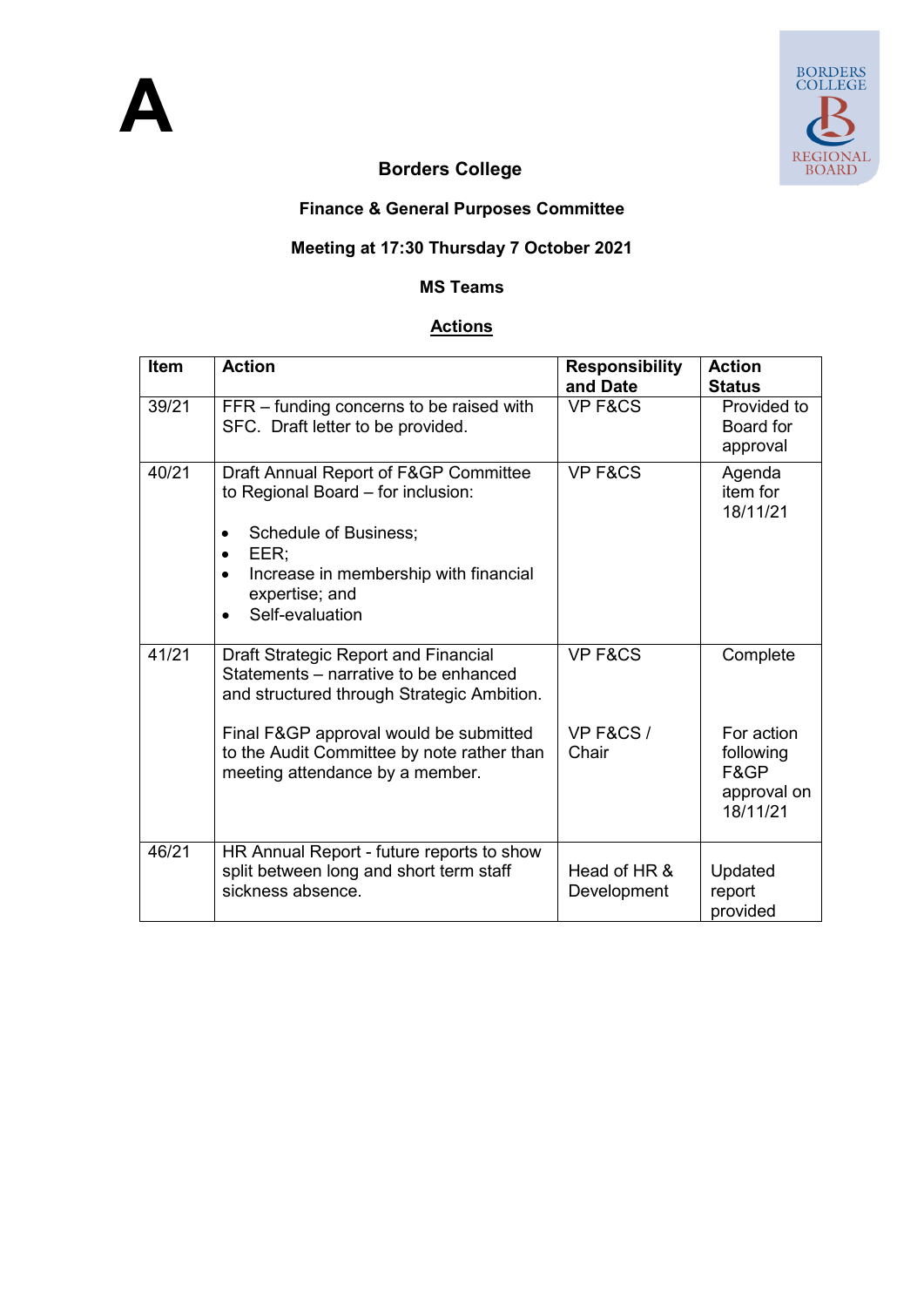#### **Borders College**

## **Finance and General Purposes Committee**

# **Meeting at 17:30 Thursday 7 October 2021**

#### **MS Teams**

### **Minutes**

| <b>ITEM</b> | <b>MINUTE</b>                                                                 |
|-------------|-------------------------------------------------------------------------------|
| Present     | Elaine Acaster (Chair)                                                        |
|             | <b>Jess McBeath</b>                                                           |
|             | <b>Liz Parkes</b>                                                             |
|             | David Peace                                                                   |
|             |                                                                               |
|             |                                                                               |
| In.         | Hazel Robertson (Vice Principal – Finance & Corporate Services)               |
| Attendance  | Jane Grant (Executive Director - Department for Enterprise & Business         |
|             | Innovation)                                                                   |
|             | Ingrid Earp (Regional Board Secretary)                                        |
|             | Lorraine Sulo (Minutes)                                                       |
| 33/21       | <b>Chair's Welcome</b>                                                        |
|             |                                                                               |
|             | The Chair welcomed Jane Grant, Executive Director for the Department for      |
|             | Enterprise and Business Innovation to her first meeting.                      |
| 34/21       |                                                                               |
|             | <b>Declaration of Conflict of Interest</b>                                    |
|             | No declarations were raised.                                                  |
|             |                                                                               |
| 35/21       | <b>Register of Members Interest</b>                                           |
|             |                                                                               |
|             | The Board Secretary confirmed that there had been no recent changes.          |
|             |                                                                               |
| 36/21       | <b>Apologies for Absence</b>                                                  |
|             |                                                                               |
|             | Apologies had been received from A Cox, S Prentice, L Mirley and D Kerr.      |
|             |                                                                               |
| 37/21       | Minutes of Meetings held on 10 June 2021 - Paper A                            |
|             |                                                                               |
|             | The previous minute was approved as an accurate record.                       |
|             |                                                                               |
| 38/21       | <b>Matters Arising</b>                                                        |
|             | No items were raised.                                                         |
|             |                                                                               |
| 39/21       | Financial Forecast Return 2021/22 to 2023/24 - Paper B                        |
|             |                                                                               |
|             | The VP Finance & Corporate Services provided an overview of the report        |
|             | outlining the position of the FFR1 2020/21-21/22 and FFR 2 for 2020/21-       |
|             | 2023/24. SFC had specifically requested a more pessimistic forecast than      |
|             | previously. The cash flow forecast for FFR1 indicated a healthy year end cash |
|             | balance. The FFR2 guidance received had indicated the possibility of a        |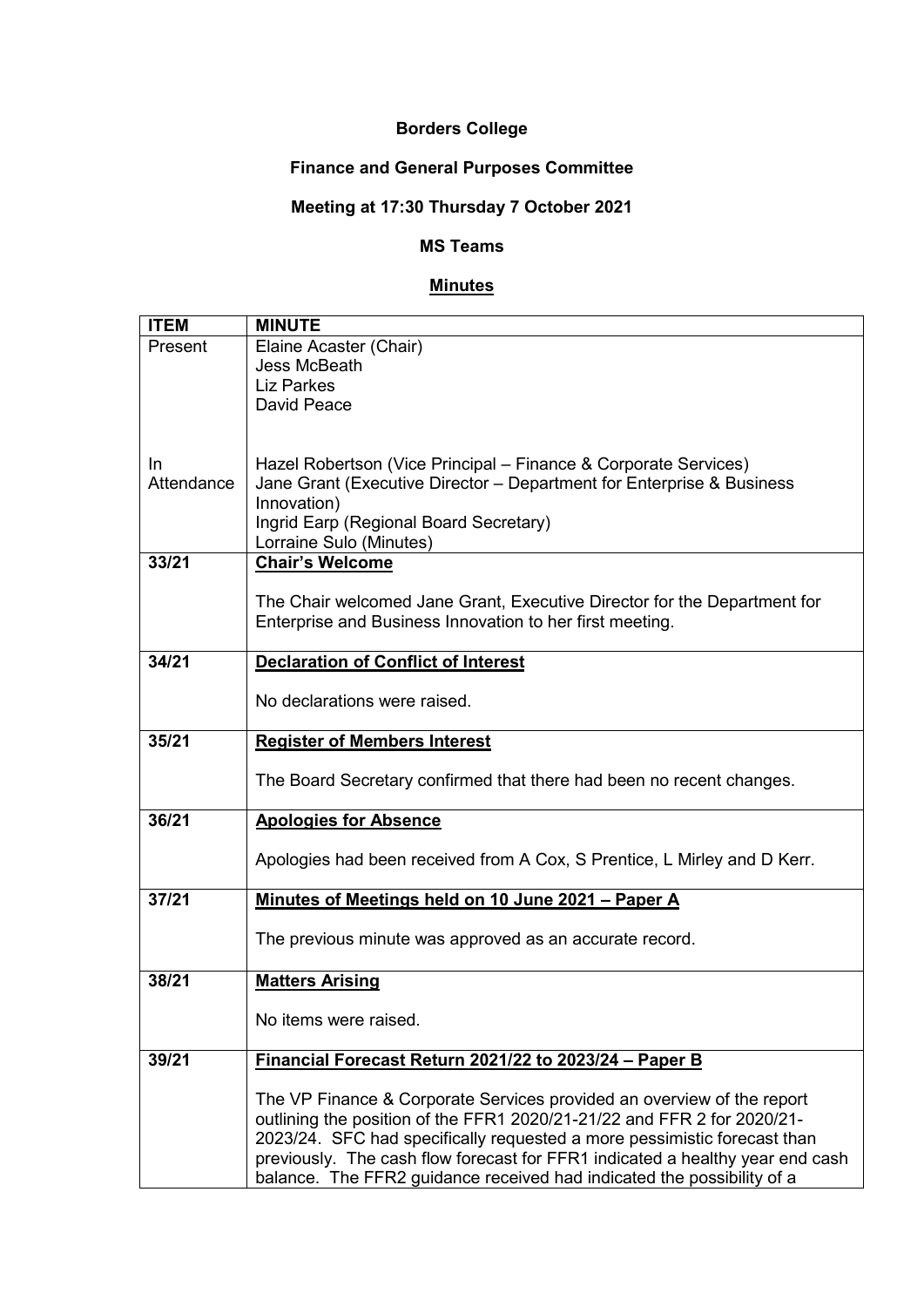|       | significant drop in income base for 22/23 of around £850k with no funding                                                                                                                                                                                                                                                                                                                                                                                                                                                                                                                                                                                |
|-------|----------------------------------------------------------------------------------------------------------------------------------------------------------------------------------------------------------------------------------------------------------------------------------------------------------------------------------------------------------------------------------------------------------------------------------------------------------------------------------------------------------------------------------------------------------------------------------------------------------------------------------------------------------|
|       | streams to cover the cost of living costs or national insurance increases. In<br>order to achieve a breakeven position, additional savings requirements had<br>been outlined in the paper.                                                                                                                                                                                                                                                                                                                                                                                                                                                               |
|       | J McBeath joined the meeting.                                                                                                                                                                                                                                                                                                                                                                                                                                                                                                                                                                                                                            |
|       | Members reviewed the income position through core funding which showed<br>significant drops for 22/23 through FAs, deferred student places, and additional<br>funding for digital learning and mental health support.                                                                                                                                                                                                                                                                                                                                                                                                                                    |
|       | Members discussed other funding opportunities with J Grant who advised that<br>there were substantial partnership opportunities through funds such as the<br>Community Renewal Fund and Shared Prosperity Fund which would replace<br>EU funding schemes. A lot of preparation work had already been completed<br>with the College ready to submit bids when funding opportunities arose. J<br>Grant had also held meetings with key people at SoSE to ensure they were<br>aware of the College's readiness.                                                                                                                                             |
|       | A lengthy discussion was held regarding the possible withdrawal of funding<br>streams for 22/23 with members expressing concerns. All agreed that a<br>request for more funding flexibility would be necessary if reductions were to go<br>ahead. It was noted that funds held by local authorities can also take<br>significant time to be released. The College had performed extremely well<br>through the pandemic, however, the delivery of service to students could be<br>adversely impacted should funding reduce. Members requested that their<br>concerns were raised in writing. The VP Finance & Corporate Services would<br>draft a letter. |
|       |                                                                                                                                                                                                                                                                                                                                                                                                                                                                                                                                                                                                                                                          |
|       | <b>ACTION: VP F&amp;CS</b>                                                                                                                                                                                                                                                                                                                                                                                                                                                                                                                                                                                                                               |
|       | Members approved the FFR for submission to the SFC.                                                                                                                                                                                                                                                                                                                                                                                                                                                                                                                                                                                                      |
| 40/21 | Draft Annual Report of F&GP Committee to Regional Board - Paper C                                                                                                                                                                                                                                                                                                                                                                                                                                                                                                                                                                                        |
|       | The draft report summarised the work of the Committee during the 2020-2021<br>year.                                                                                                                                                                                                                                                                                                                                                                                                                                                                                                                                                                      |
|       | Following a question, the VP Finance & Corporate Services confirmed that the<br>digital spoke which had been delayed was the Newcastleton Community<br>spoke. This was due to other building works which had been necessary,<br>however, the kit would be installed once the area was ready.                                                                                                                                                                                                                                                                                                                                                             |
|       | Further points which were highlighted for inclusion:                                                                                                                                                                                                                                                                                                                                                                                                                                                                                                                                                                                                     |
|       | Schedule of Business;                                                                                                                                                                                                                                                                                                                                                                                                                                                                                                                                                                                                                                    |
|       | EER;<br>Increase in membership with financial expertise; and<br>Self-evaluation.                                                                                                                                                                                                                                                                                                                                                                                                                                                                                                                                                                         |
|       | Any further points should be passed to the VP Finance & Corporate Services.<br>The final version would be presented back to the Committee on 18 November<br>2021 for final approval prior to submission to the Regional Board in December<br>2021.                                                                                                                                                                                                                                                                                                                                                                                                       |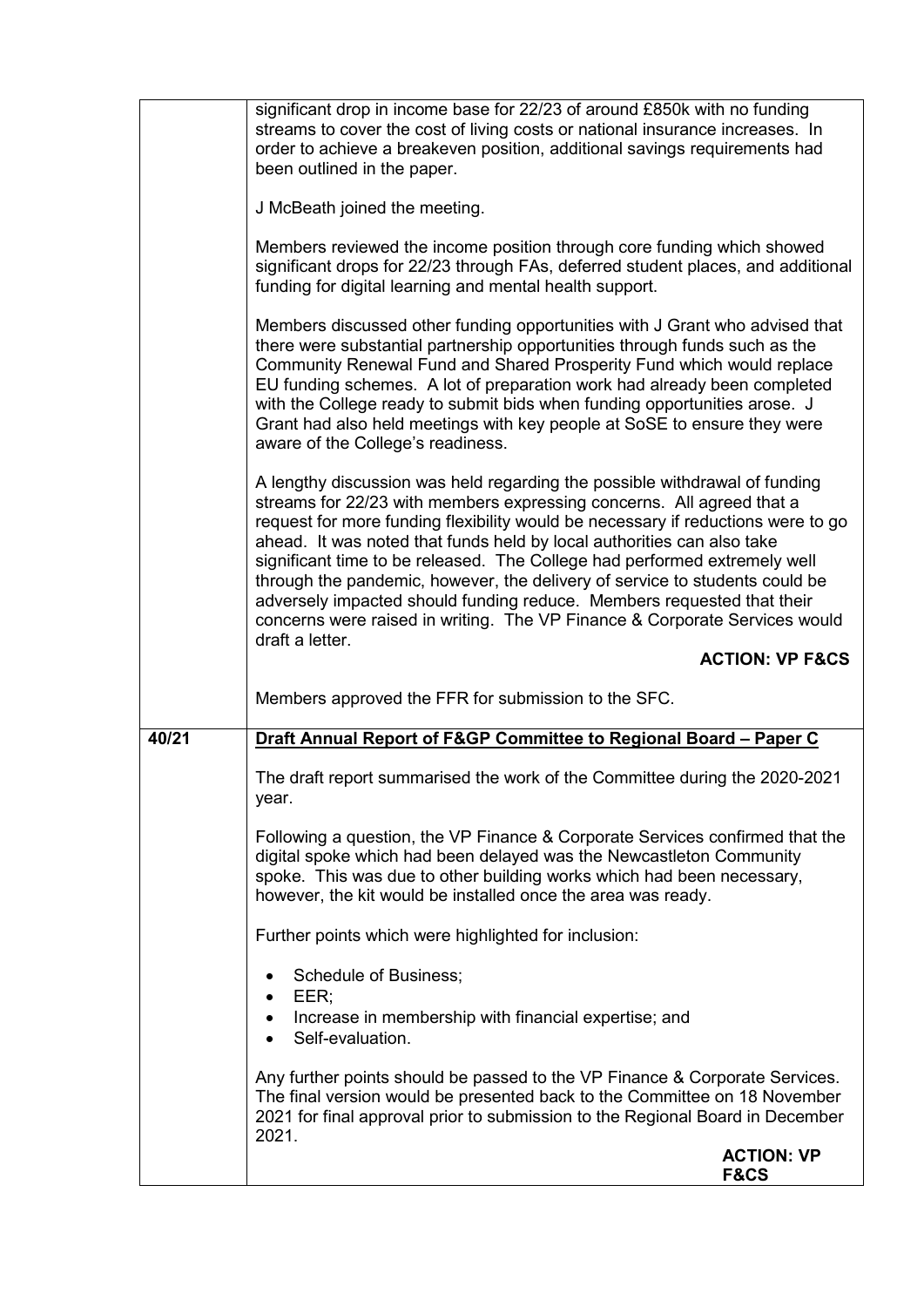| 41/21 | Draft Strategic Report and Financial Statements 2020/21 - Paper D                                                                                                                                                                                                                                                                                                                                                                                                                                                                                                                                                                                                                                                                 |
|-------|-----------------------------------------------------------------------------------------------------------------------------------------------------------------------------------------------------------------------------------------------------------------------------------------------------------------------------------------------------------------------------------------------------------------------------------------------------------------------------------------------------------------------------------------------------------------------------------------------------------------------------------------------------------------------------------------------------------------------------------|
|       | The VP Finance & Corporate Services advised that the Corporate Governance<br>statement was recently reviewed by the Audit Committee, with the Strategic<br>Report, SOCIE and Balance Sheet the responsibility of the F&GP Committee.<br>This was very much in the same format as last year with the organisational<br>structure a new addition. The Foreword by the Interim Chair would be<br>completed following the completion of other areas.                                                                                                                                                                                                                                                                                  |
|       | Members were advised of a change in accounting policy regarding grouped<br>assets which had also been recently discussed and approved by the Audit<br>Committee. Under existing policy, laptops bought as part of a batch which<br>were then dispatched to different students were currently being capitalised<br>however these are no longer classed as a single asset. It was therefore<br>proposed that in line with the majority of the sector such items would not be<br>capitalised unless part of a group of items required for a project. The change<br>had also been agreed by College auditors with £81k of value in relation to<br>these assets written off. F&GP members approved the change in accounting<br>policy. |
|       | It was noted that costs for Jedburgh Community campus were still unknown but<br>discussions were still in progress. The capital receipt for Melrose Road would<br>be retained by the College with SFC having confirmed their approval with the<br>proposed project spend.                                                                                                                                                                                                                                                                                                                                                                                                                                                         |
|       | Members discussed the current process of input from both the Audit and F&GP<br>Committees. The VP Finance & Corporate Services agreed that the input from<br>both Committees was required. In previous years there had been a combined<br>Committee meeting to approve the final report, however, the meetings had<br>since been separated following feedback from members.                                                                                                                                                                                                                                                                                                                                                       |
|       | The VP Finance & Corporate Services advised that the field work of the<br>external audit team had already commenced, with a much improved position<br>than the previous two years.                                                                                                                                                                                                                                                                                                                                                                                                                                                                                                                                                |
|       | It was agreed that the narrative of the report still required further work to<br>improve the readability given that contributions had been provided by different<br>sources. A stronger structure with the College's Strategic Ambition was also<br>noted.                                                                                                                                                                                                                                                                                                                                                                                                                                                                        |
|       | <b>ACTION: VP</b><br><b>F&amp;CS</b>                                                                                                                                                                                                                                                                                                                                                                                                                                                                                                                                                                                                                                                                                              |
|       | The final version would be provided for the following F&GP meeting on 18<br>November 2021. Following a discussion it was agreed that final F&GP<br>approval would be submitted to the Audit Committee by note rather than<br>meeting attendance by a member.                                                                                                                                                                                                                                                                                                                                                                                                                                                                      |
|       | <b>ACTION: VP</b><br><b>F&amp;CS</b>                                                                                                                                                                                                                                                                                                                                                                                                                                                                                                                                                                                                                                                                                              |
| 42/21 | <b>Business Review - Paper E</b>                                                                                                                                                                                                                                                                                                                                                                                                                                                                                                                                                                                                                                                                                                  |
|       | The VP Finance & Corporate Services provided an overview of the<br>management accounts for Period 12 and advised that the Assistant Principal<br>Finance had created user friendly documentation for managers and<br>committees.                                                                                                                                                                                                                                                                                                                                                                                                                                                                                                  |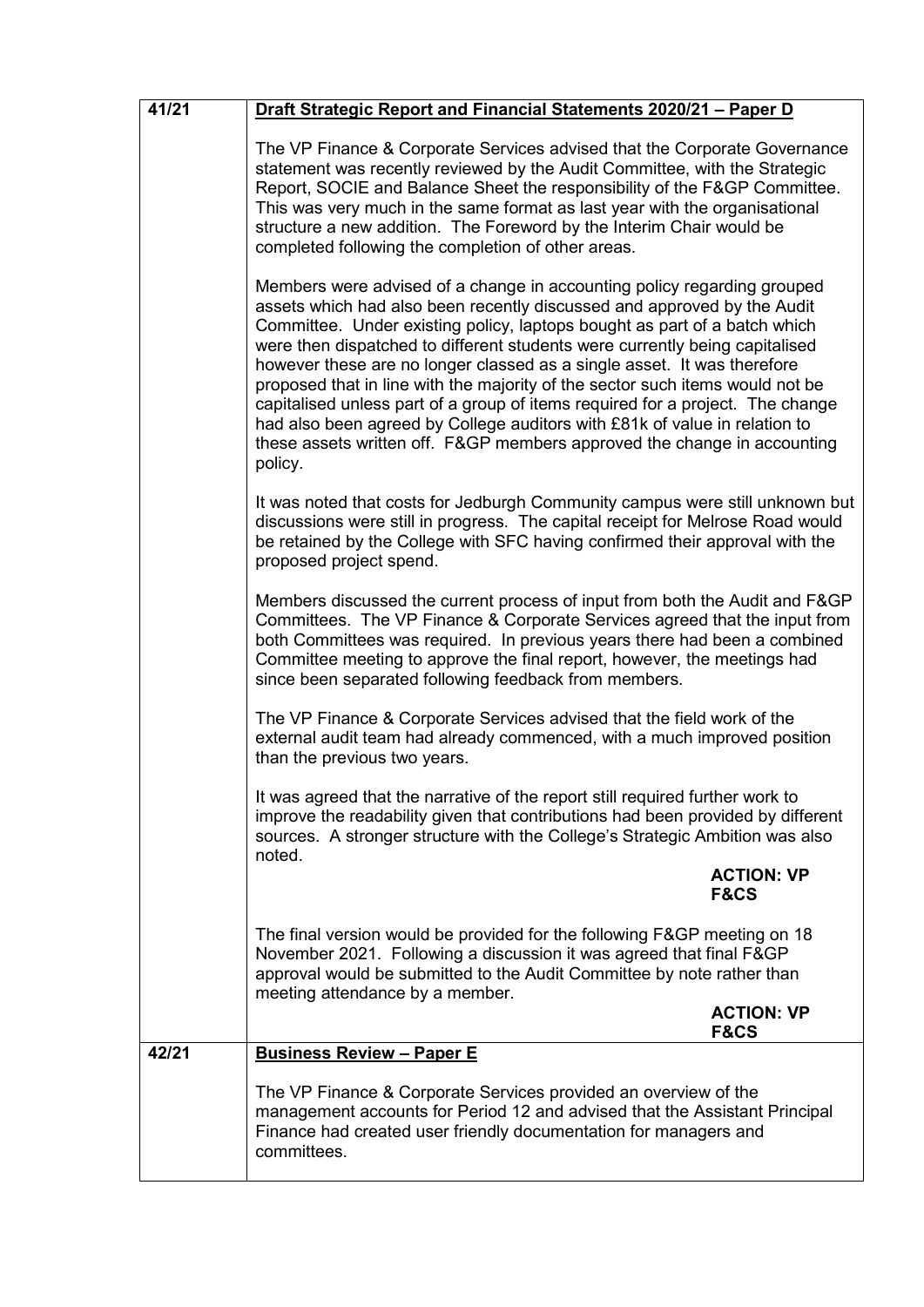|       | on the potential fragility of income base from the SFC.<br>KPI performance had not been incorporated as this was too early in the year,<br>however, this would be reviewed in the first quarter.                                                                                                                                                                                                                                                                                                                                                                                                   |
|-------|----------------------------------------------------------------------------------------------------------------------------------------------------------------------------------------------------------------------------------------------------------------------------------------------------------------------------------------------------------------------------------------------------------------------------------------------------------------------------------------------------------------------------------------------------------------------------------------------------|
|       | The VP Finance & Corporate Services highlighted that the risk rating for<br>Financial Plan and in year targets had been increased to 16. This was based                                                                                                                                                                                                                                                                                                                                                                                                                                            |
|       | Members discussed the first formal report of the new register and confirmed<br>their satisfaction in terms of the presentation and style of the executive<br>summary front sheet.                                                                                                                                                                                                                                                                                                                                                                                                                  |
| 44/21 | <b>Strategic Risk Register - Paper G</b>                                                                                                                                                                                                                                                                                                                                                                                                                                                                                                                                                           |
|       | Members noted the contents of the report.                                                                                                                                                                                                                                                                                                                                                                                                                                                                                                                                                          |
|       | Members discussed the possibilities of collaborative projects with other<br>colleges specifically through the finance and HR systems which could provide<br>realistic opportunities to reduce costs. Discussions were underway with<br>Newbattle Abbey College who had expressed interest in a hosted MIS.                                                                                                                                                                                                                                                                                         |
|       | An end of phase 1 report on the Digital Transformation Programme would be<br>provided by Agenor by the end of December 2021 with commentary on lessons<br>learned. The achievements would also be publicised throughout the college<br>sector and wider. The payment portal which had been delayed was now live<br>and working, however, there were still some improvements which could be<br>made.                                                                                                                                                                                                |
| 43/21 | Asset Management Strategy Update - Paper F<br>The VP Finance & Corporate Services advised that following an SLT<br>workshop, Members would be receiving an action plan on developments which<br>the College would be taking forward.                                                                                                                                                                                                                                                                                                                                                               |
|       | Members noted the contents of the report.                                                                                                                                                                                                                                                                                                                                                                                                                                                                                                                                                          |
|       | Members would receive the three month position for Aug to Oct 2021 at their<br>next meeting on 18 November 2021.                                                                                                                                                                                                                                                                                                                                                                                                                                                                                   |
|       | The year-end surplus before pensions was very positive and savings targets of<br>£772,000 had been achieved.                                                                                                                                                                                                                                                                                                                                                                                                                                                                                       |
|       | Capital discussions had been held recently by SLT when facilities and<br>commercial plans had been discussed. The College had recently invested in a<br>programme management structure to support project management and ensure<br>funding bids were ready when required.                                                                                                                                                                                                                                                                                                                          |
|       | The strong cash position was noted with a projected position for July 2022 at<br>£1.402m. Negotiations with Heriot Watt University on the ISLT SLA were still<br>ongoing which meant the billing position was still not correct, but it was hopeful<br>that this would be resolved shortly. Student debt was lower than the same time<br>last year and the 30 day payment performance was beginning to improve<br>slowly, however, this was an area we are working to improve more quickly.<br>Comparisons across the sector would be completed and improvements on<br>procedures were being made. |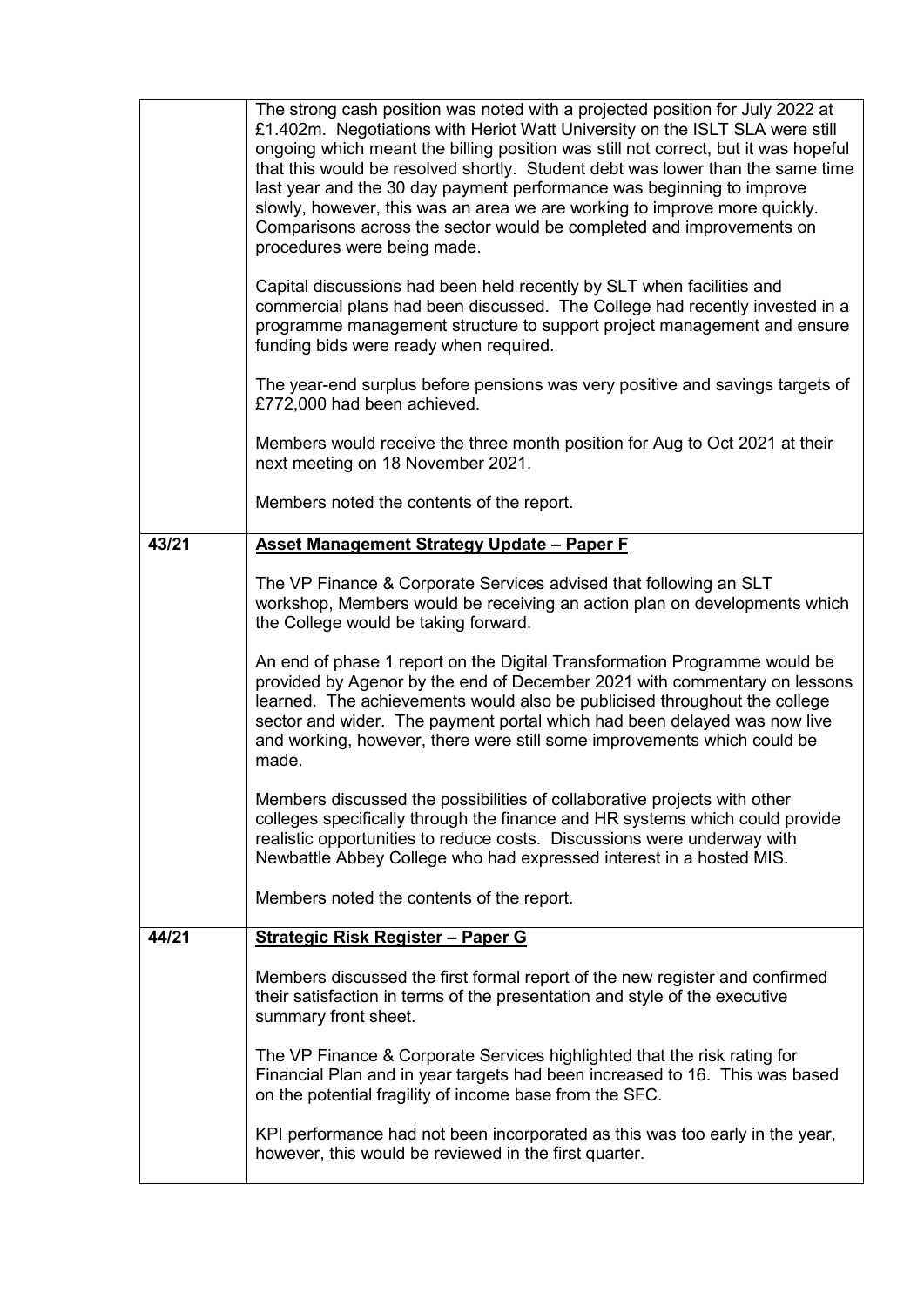|       | Members had no further additions to the register and the content was noted.                                                                                                                                                                                                                                                                                                                                                                                                                                                                                                                                                                                             |  |
|-------|-------------------------------------------------------------------------------------------------------------------------------------------------------------------------------------------------------------------------------------------------------------------------------------------------------------------------------------------------------------------------------------------------------------------------------------------------------------------------------------------------------------------------------------------------------------------------------------------------------------------------------------------------------------------------|--|
| 45/21 | Department of Enterprise & Business Innovation (DEBI) Update - Paper H                                                                                                                                                                                                                                                                                                                                                                                                                                                                                                                                                                                                  |  |
|       | The Executive Director for DEBI advised that the current structure for the<br>payment of tutor/assessors no longer provided value for money for the College<br>and had become a barrier to achieving success when tendering for new<br>business. The current model had been created at a time when DEBI existed<br>as a standalone BC Consultants entity when staff sat out with the College. The<br>apprenticeship provision had since grown with funding secured through several<br>other funds such as the Flexible Workforce Development Fund. The strategic<br>vision was to expand on this provision which would provide more certainty on<br>required resources. |  |
|       | The HR Department had been fully consulted and endorsed the approach,<br>however, this had not been included within the paper and therefore the paper<br>would be updated accordingly.                                                                                                                                                                                                                                                                                                                                                                                                                                                                                  |  |
|       | Members supported the proposed hybrid model. It was noted that a request on<br>bidding performance had been previously requested. The Executive Director<br>for DEBI advised that she would be reviewing the format of regular updates<br>and reporting on curriculum and commercial together.                                                                                                                                                                                                                                                                                                                                                                          |  |
| 46/21 | <b>HR Annual Report - Paper I</b>                                                                                                                                                                                                                                                                                                                                                                                                                                                                                                                                                                                                                                       |  |
|       | Members noted that there had been a significant change in staff sickness<br>absence during 2020/21 at 4.77 days, which was a significant decrease from<br>12.25 days. It was noted that this could be due to under reporting with staff<br>continuing to work from home when still unwell. It would be helpful for future<br>reports to split between long and short term absence. The paragraph within<br>the report on this area had not been completed.<br><b>ACTION: Head</b>                                                                                                                                                                                       |  |
|       | of HR                                                                                                                                                                                                                                                                                                                                                                                                                                                                                                                                                                                                                                                                   |  |
| 47/21 | <b>Equality, Diversity &amp; Innovation (Standing item</b>                                                                                                                                                                                                                                                                                                                                                                                                                                                                                                                                                                                                              |  |
|       | No items were raised.                                                                                                                                                                                                                                                                                                                                                                                                                                                                                                                                                                                                                                                   |  |
| 48/21 | <b>Papers for Publication (Standing item)</b>                                                                                                                                                                                                                                                                                                                                                                                                                                                                                                                                                                                                                           |  |
|       | It was noted that Papers H and all draft papers would not be published.                                                                                                                                                                                                                                                                                                                                                                                                                                                                                                                                                                                                 |  |
| 49/21 | <b>Any Other Business</b>                                                                                                                                                                                                                                                                                                                                                                                                                                                                                                                                                                                                                                               |  |
|       | No items were raised.                                                                                                                                                                                                                                                                                                                                                                                                                                                                                                                                                                                                                                                   |  |
| 50/21 | <b>Date of Next Meeting</b>                                                                                                                                                                                                                                                                                                                                                                                                                                                                                                                                                                                                                                             |  |
|       | The next F&GP Committee meeting would take place at 17:30 on Thursday 18<br>November 2021.                                                                                                                                                                                                                                                                                                                                                                                                                                                                                                                                                                              |  |